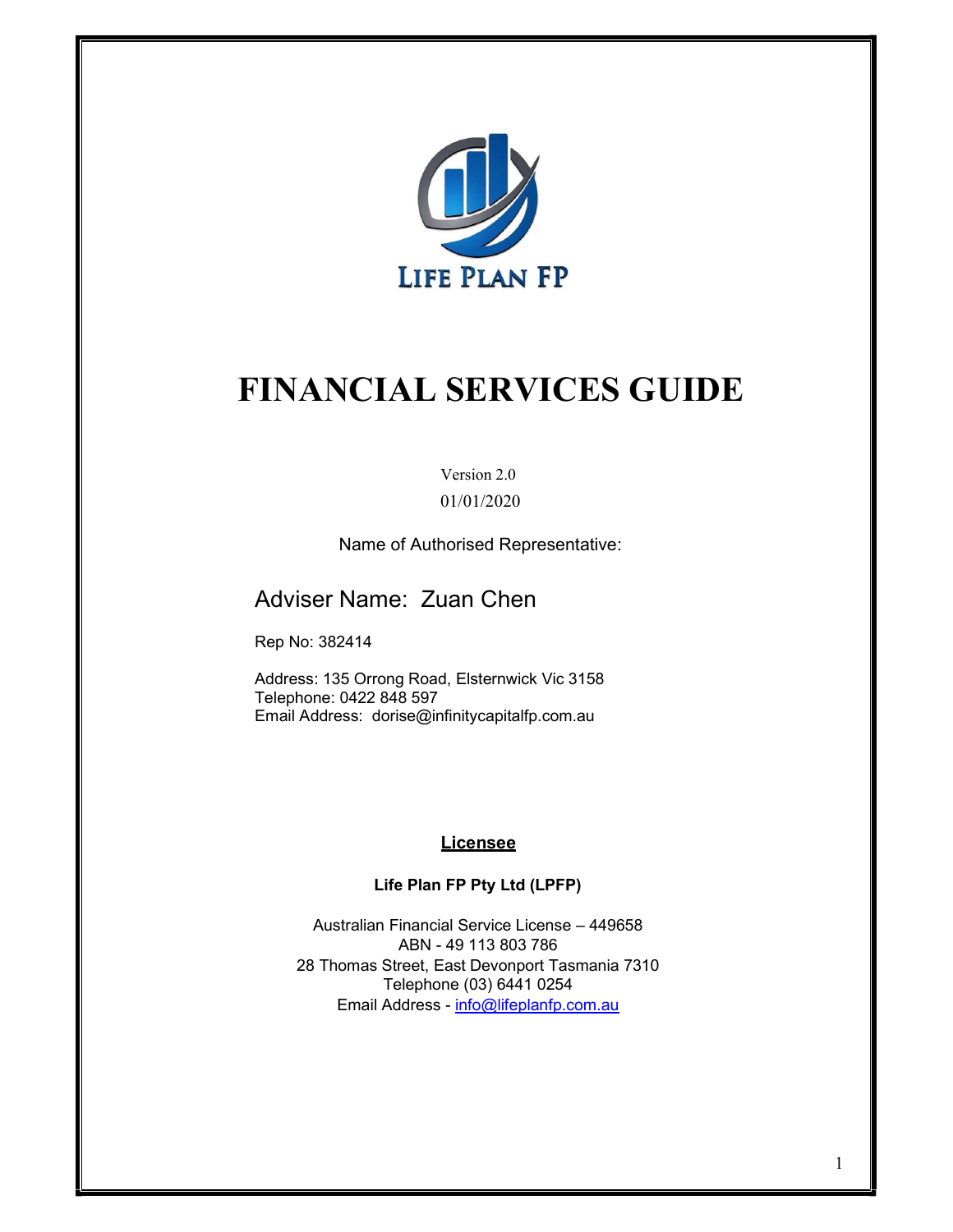## How can we help you?

Before seeking our advice, you probably have a number of questions you would like to ask about us and how we can help you. To help you get to know us and decide whether to use our services, we have prepared this Financial Services Guide (FSG) which is designed to explain:

- 1. Who we are
- 2. Matters we can help you with
- 3. How we are paid
- 4. Privacy
- 5. If you have a complaint
- 6. Other matters you might want to know
- 7. Our relationships
- 8. Confirmation of Receipt
- 9. Your Responsibilities as a client

If you need more information or clarification, please contact us.

### 1. Who we are

Your Advisor is either a self-employed contractor of Authorized Representative of Life Plan FP Pty Ltd. Your Adviser is the "providing entity" for the purposes of the Corporations Law. The Adviser is an Authorised Representative of Life Plan FP Pty Ltd.

Life Plan FP Pty Ltd holds Australian Financial Services License ('AFSL") Number 449658 and has authorised the creation of this Financial Services Guide or FSG.

This FSG is given to you by your adviser with the authority of Life Plan FP Pty Ltd. When one of our Authorised Representatives provides financial services to you, they will be acting for you on behalf of Life Plan FP Pty Ltd.

### 2. Matters we can help you with

We can help you with the following:

- $\Box$  Retirement planning strategies
- $\Box$  Wealth creation
- $\Box$  Superannuation strategies
- $\Box$  Self-managed superannuation advice
- $\square$  Salary packaging
- $\square$  Insurance services
- $\Box$  Gearing strategies
- $\Box$  Social security advice
- $\square$  Estate planning
- $\Box$  Tax consequences of our financial advice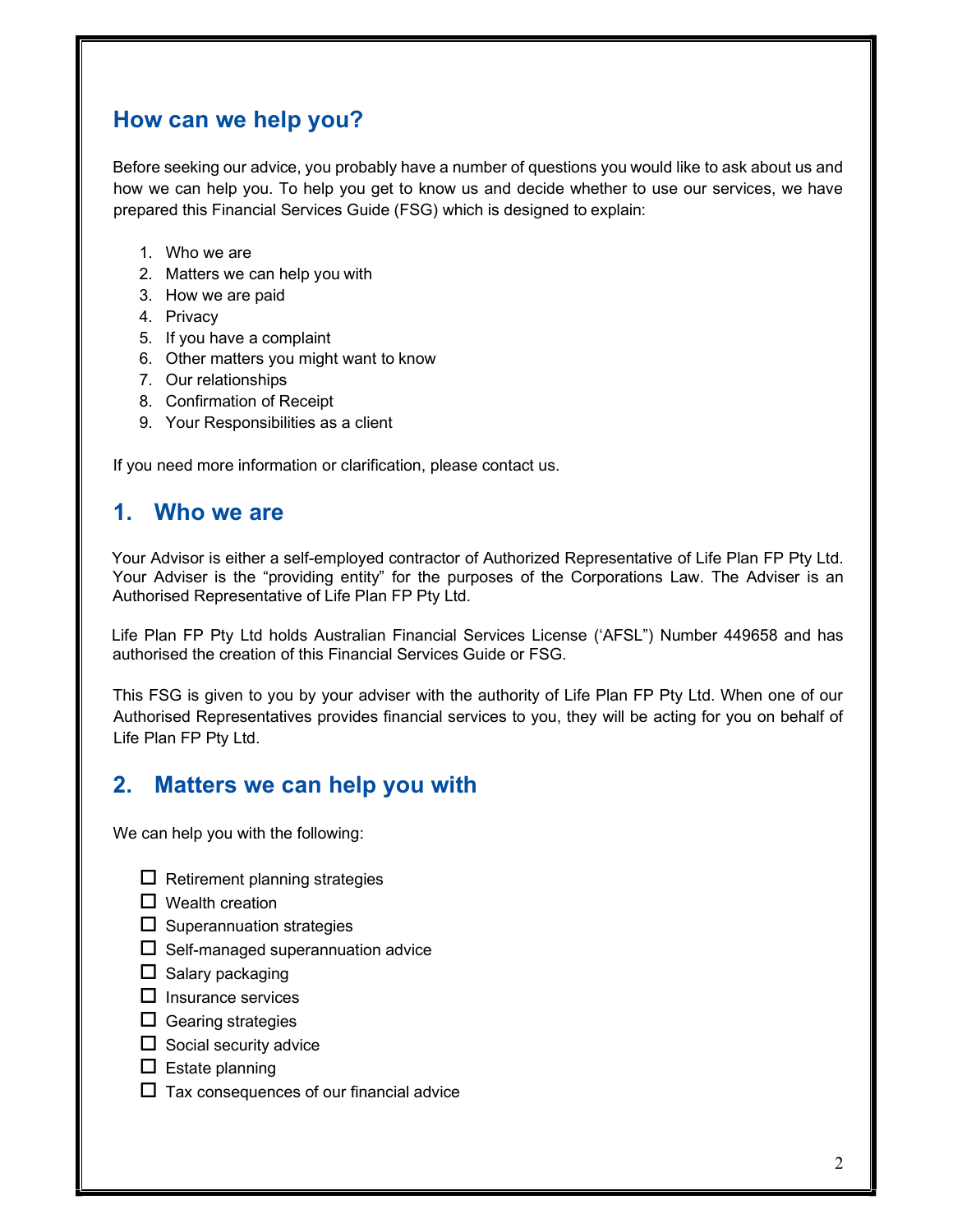In addition, we can offer you an on-going monitoring and review service for your investment portfolio or life insurance program.

We are licensed to provide financial product advice and deal in some or all of the following financial products:

Risk insurance products:

- $\triangleright$  Life Cover
- $\triangleright$  Trauma Cover
- $\triangleright$  Income protection
- $\triangleright$  Total and permanent disability insurance
- $\triangleright$  Business Expense Insurance

If we provide personal advice to you, we are required under the law to act in your best interests and prioritize your interests ahead of our own.

You may specify how you would like to give us instructions. For example, by telephone, email, fax or other means. But in all cases we must receive a written confirmation of these instructions.

### 3. How we are paid

#### Initial & On-going Commissions and Fees

There is ordinarily no charge to you for the advice provided. When you purchase the Insurance Product, the insurance company may pay the Licensee 30% to 60% Plus GST of the first year's premium (expolicy fee and stamp duty) and a percentage of this is paid to the Authorised Representative as commission. The product provider may also pay ongoing commission of between 20% and 30% plus GST for review services.

#### OR

#### Fee for Service

We may charge a fee for our service in conjunction with, or instead of, commission. The fee may be calculated at an hourly rate ranging between \$200 to \$350 per hour, depending on the advice you have sought and whether we receive a commission. You may also be charged a Statement of Advice (SoA) preparation fee. This can range between \$500 and \$2,500 (inclusive of GST) depending on the complexity and the time spent. Any fee for service must be paid within seven (7) days of the date of the tax invoice being issued to you.

Further details about commissions and or other benefits your adviser receives for recommending a product will be available to you when specific recommendations are made in the SoA or Record of Advice (RoA).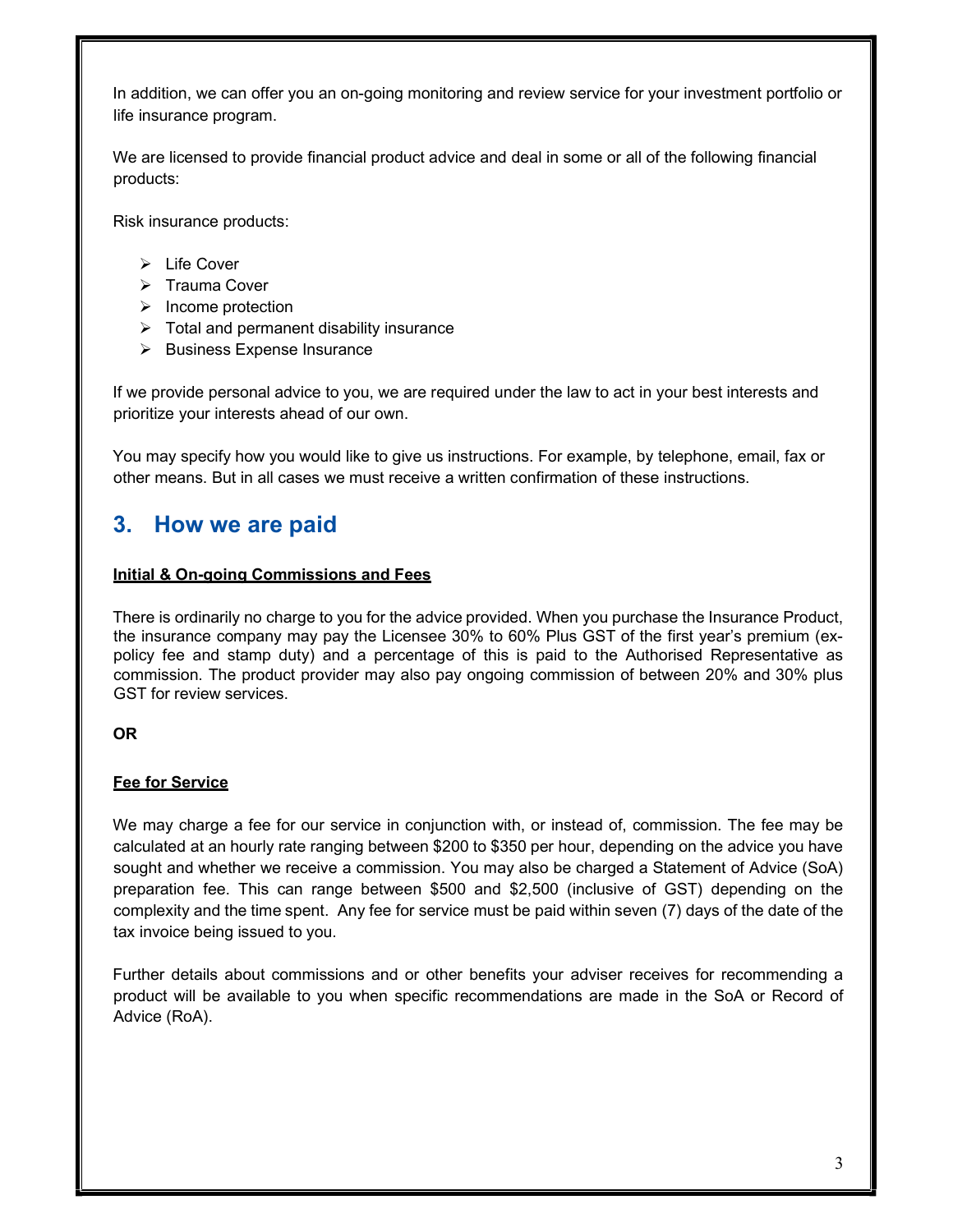# 4. Privacy

We will need to find out your individual objectives, financial situation and needs before we recommend any financial product to you. You have the right not to divulge this information to us, if you do not wish to do so. In that case, we are required to warn you about the possible consequences of us not having your full personal information. You should read the warnings carefully.

We keep a record of the personal information, which may include details of your investment objectives, financial situation and particular needs, you provide to us. On your request, we can provide you with a copy of your personal information and advice documents, which we keep on record for no less than 7 years. Please note that a fee for this service may apply.

We are committed to implementing and promoting a Privacy Policy which will ensure the privacy and security of your personal information.

## 5. If you have a complaint

We are committed to providing quality advice to you. This commitment extends to providing accessible complaint resolution mechanisms for you.

If you have any complaint about the service provided to you, you should contact Mark Dorling on (03) 64 410 254, or email: mark.dorling@lifeplanfp.com.au or write to the Complaints Manager, Life Plan Pty Ltd, Po Box 145e East Devonport TAS 7310. about your complaint and we will try and resolve your complaint within 45 days.

If after 45 days we cannot reach a satisfactory resolution to your complaint, we are a member of the Australian Financial Complaints Authority (AFCA), which is a service for consumers. The contact details for AFCA are: Tel: 1300 56 55 62, Email: info@AFCA.org.au Postal Address: GPO Box 3, Melbourne VIC 3001

#### Your personal Adviser is:

Adviser Name: The Manus Chen

Contact Details: 0422 848 597

Address: Level 1, 21 Shierlaw Avenue Canterbury Vic 3126

# 6. Other matters you might want to know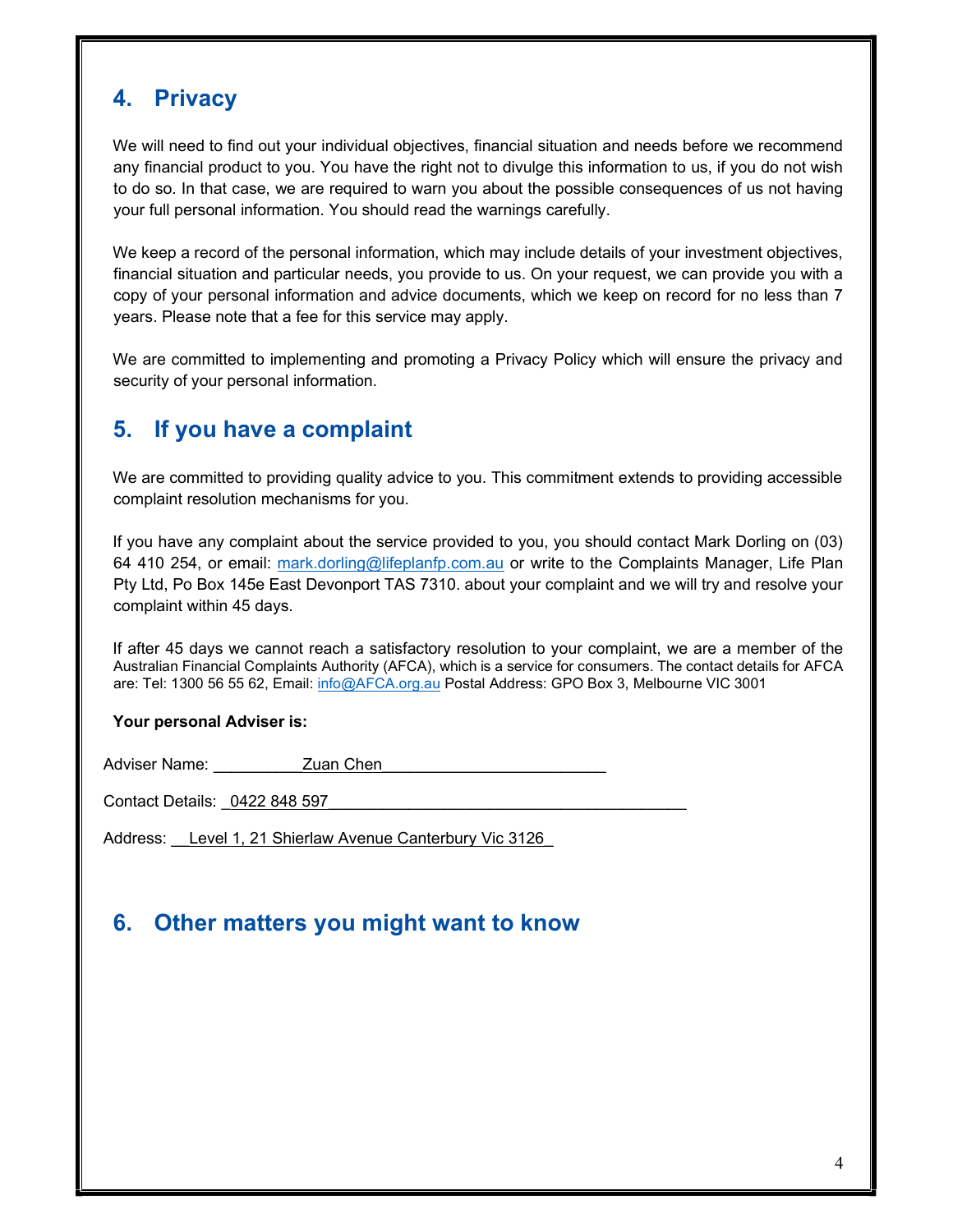We will also provide you with a SoA whenever we provide you with any advice which takes into account your objectives, financial situations and or needs. The SoA will contain the advice, the basis on which it is given and information about fees, commissions and associations which may have influenced the provision of the advice.

If we give you further advice, or when no financial product is recommended, a RoA may be provided to you instead of a SoA. You can request a copy of the RoA by contacting us (if you have not previously received a copy) within 7 years of that further advice being given.

In the event, we make a recommendation to acquire a particular financial product (other than securities) or offer to issue or arrange the issue of a financial product, we must also provide you with a Product Disclosure Statement containing information about the particular product which will enable you to make an informed decision in relation to the acquisition of that product.

We hold professional indemnity insurance cover for the activities conducted under our AFS license which we believe satisfies the requirements of section 912B of the Corporations Act 2001 for compensation arrangements. The insurance may or may not cover claims in relation to the conduct of authorised representatives, representatives and employees who no longer work for the Licensee (but who did at the time of the relevant conduct).

# 7. Our relationships

Neither your Adviser nor the Licensee have any association or relationship with the issuers of financial products that might reasonably be expected to be capable of influencing them in the provision of financial services.

# 8. Your Responsibilities as a client

We will ensure that our advice is in your best interests and is appropriate to you at the time it is provided. However, certain aspects of our advice are largely outside our control and are mainly within your control. Therefore, responsibility for these matters largely remains with you.

You are responsible to disclose all information which may be required by a product provider to access your eligibility for that product. Non-Disclosure of appropriate information may disadvantage you.

You are responsible for ensuring that our advice remains in your best interests and appropriate to you over time. You must notify us in writing immediately should your personal circumstances change or should general economic conditions or legislation change in a way that affects our advice to you.

You are responsible for ensuring your bank account and investment account details including account numbers, passwords and personal identification numbers are kept confidential, are stored safely and not recorded in a form that can be accessed by other persons including access by hacking computers, are not provided to any person, including your adviser, and are changed on a regular basis and at least once a month. You are solely responsible for any losses caused by a misuse of this data by any person, including cyber fraud or any other form of fraud.